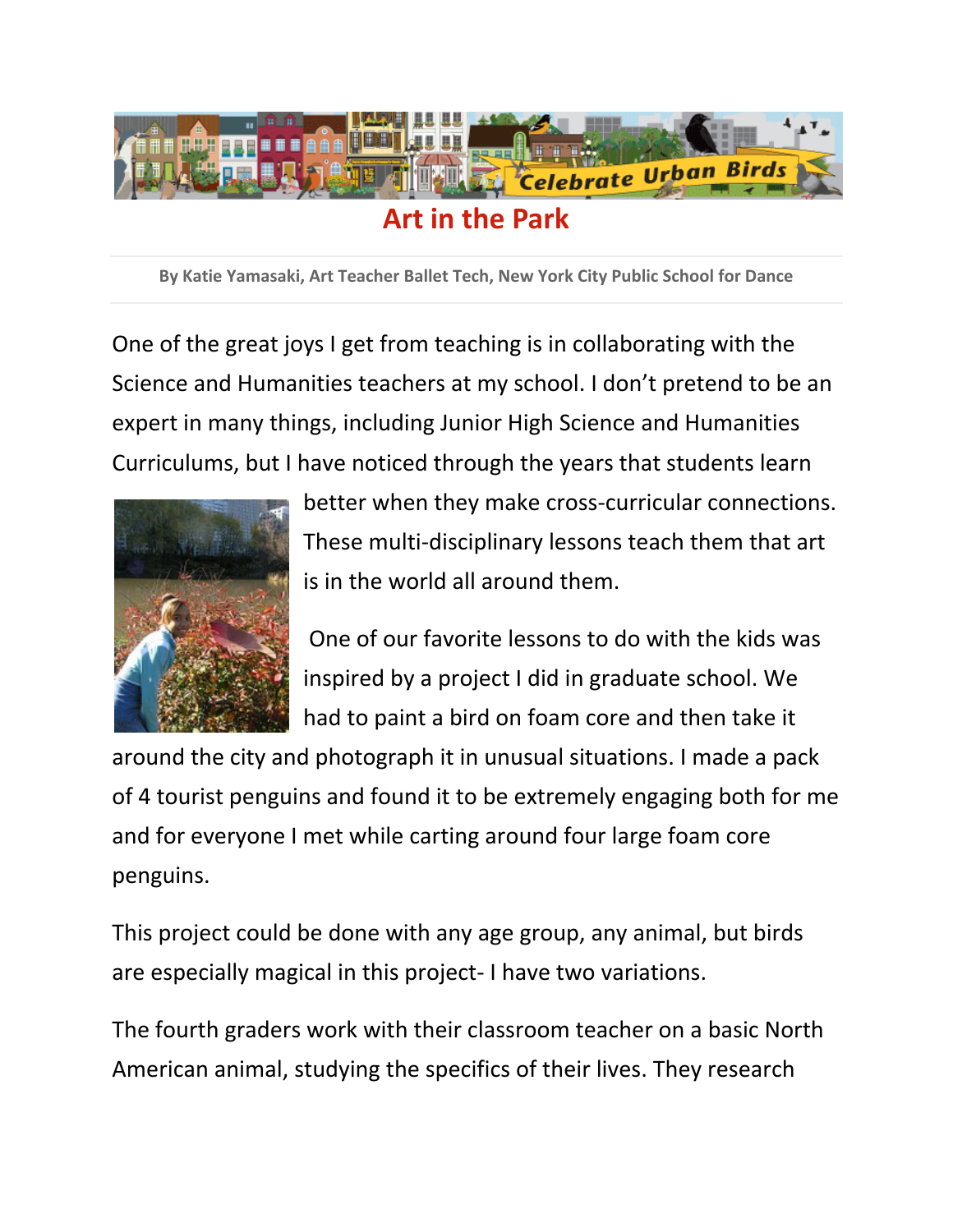size, texture, color, reproduction, diet, habitat, predators, prey, etc. They also find as many photo references as possible. If they cannot find them, the teacher provides me with a list of the animals and I get pictures from the internet.

In art class, students begin by doing small, observational drawings of their animal. They are then each given a large piece of cardboard (about 36"x24") and recreate their animal on a large scale. This is complemented by a basic gridding lesson, where students make a four box grid over their small drawing and a large four box grid on their

cardboard and enlarge their drawing in this fashion if they are so inclined. Many students prefer to do a large free drawing of their animal, which of course is fine. Gridding works well for kids who have a hard time going larger with their drawing.



I cut the animals out with a box cutter, which is less

time consuming than you may think and you can often get the classroom or science teacher to help with this. We then take a field trip to Central Park, to an area that has a variety of natural habitats where we can 'install' our animals for photography. Near the entrance of  $5<sup>th</sup>$ Ave and 59<sup>th</sup> Street is especially good for us because there is a lake, large rock formations, a variety of tree life, and some rolling, grassy hills. During the field trip, the classroom teacher *always* has some kind of science‐based activity that he/she does with the parent chaperones and the majority of the kids. This way, I can take about four kids at a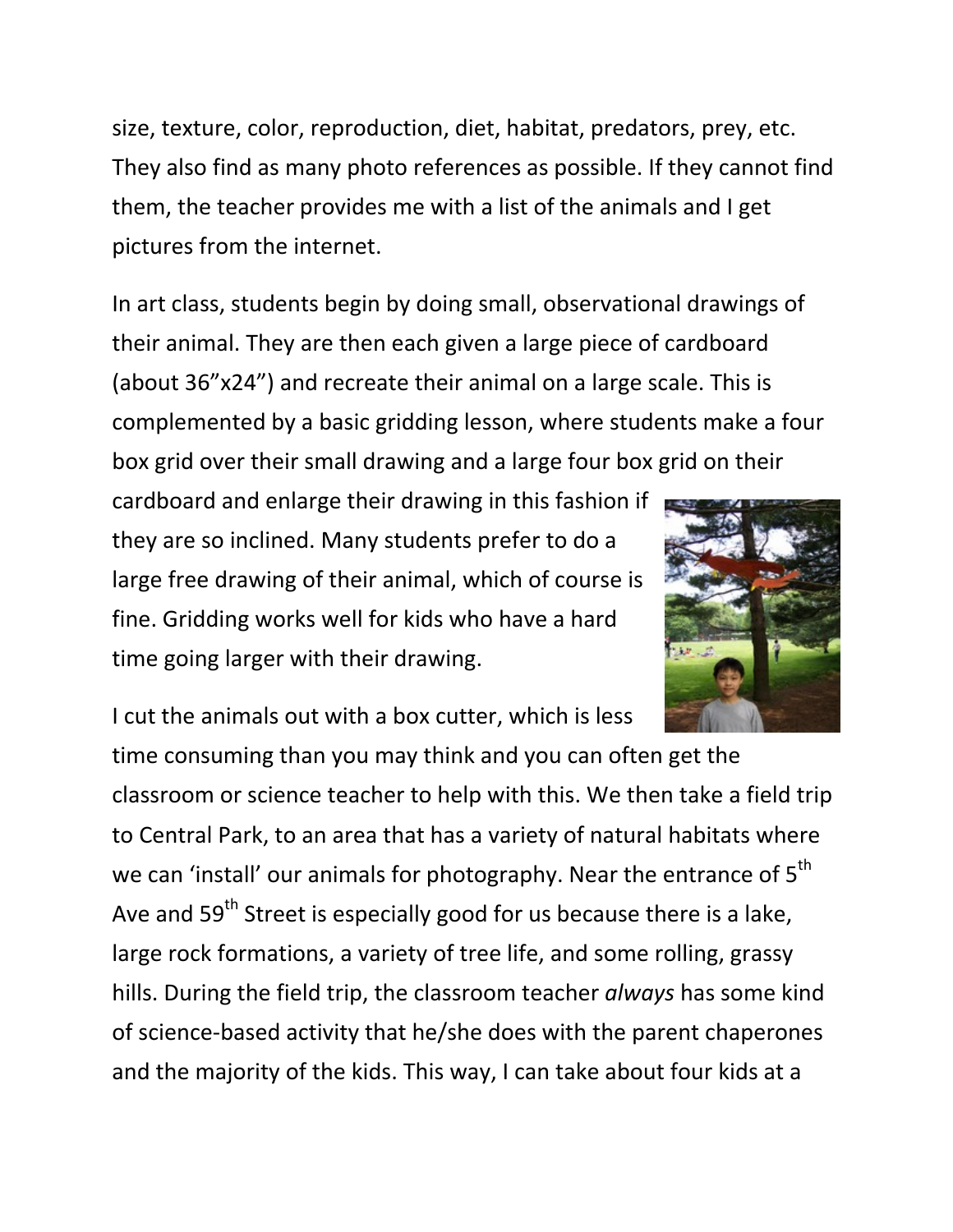time, kids whose animals live in similar habitats, and set them up properly without worrying about the rest of the class.

When the students get their photos back, they become part of a report and sometime creative writing piece about their animal. Painting the animals reinforces the facts of the animals' physicality, and finding and installing each animal's natural habitats does the same for making the environment of each animal much more memorable. The  $8<sup>th</sup>$  grade version of this project is similar but surrounds a lesson on the Westward Expansion. Again, students choose a North American animal, but this time the final collaborative product is a journal the students build surrounding the life of a pioneer moving west.



With the  $8<sup>th</sup>$  grade, more attention is paid to formal painting techniques. Painting one large‐ scale animal is a great way for kids to practice scale, texture, volume, highlight, shadow, color, and form. All of this is very simple because students are mostly working with a limited

palette and not worrying about composition. They are able to focus just on painting one subject well, while paying careful attention to detail.

The field trip is basically run the same way as it is with the fourth grade, obviously with a different complementary science activity. This project is equal parts Art, Humanities, and Science. When the  $8<sup>th</sup>$  graders get their photos back, they get two copies: one black and white print to be put in their journal (printed on cheap paper), and another nicer color